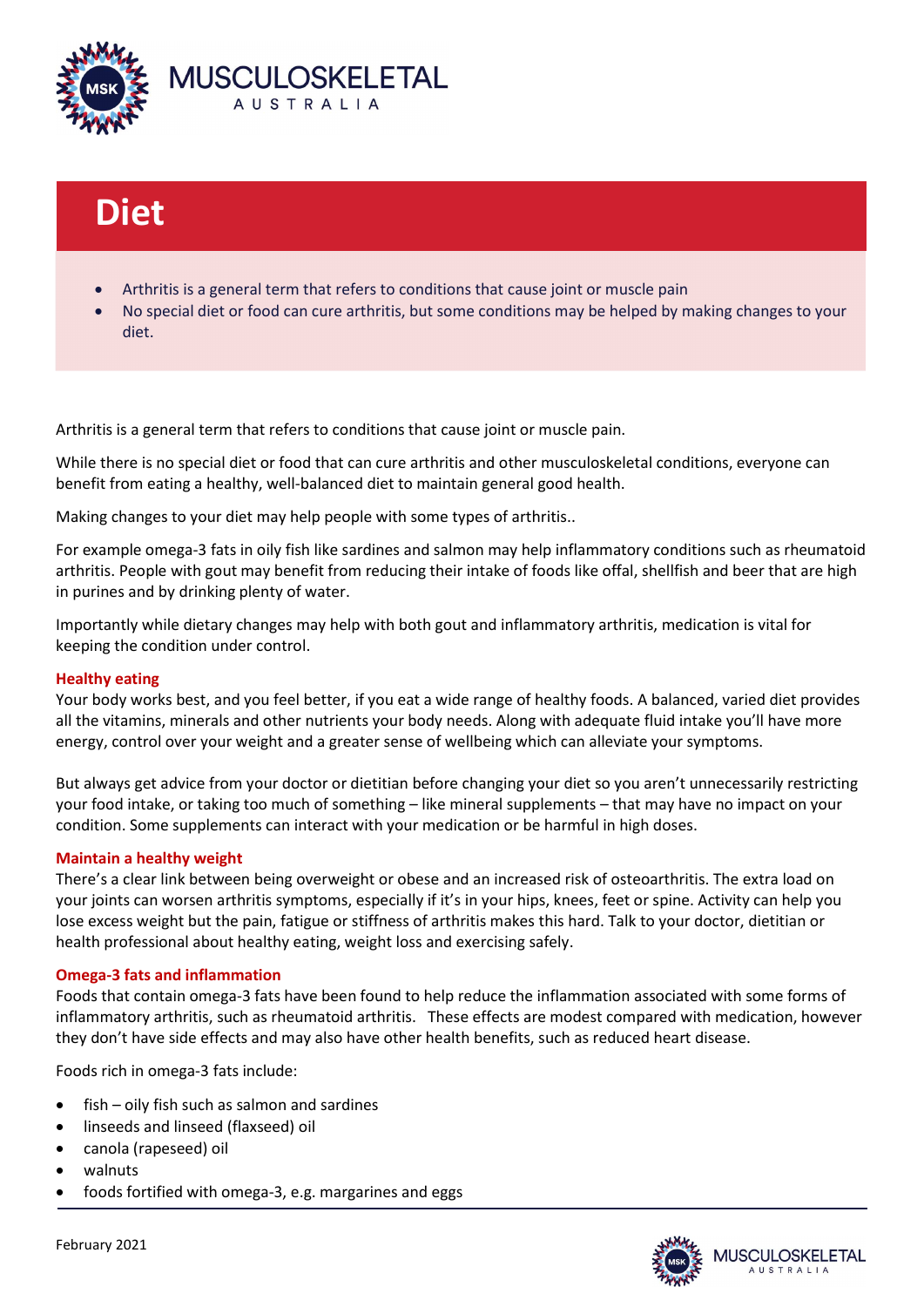some fish oil supplements.

Don't confuse fish oils with fish liver oils (cod liver oil, halibut liver oil etc). Fish liver oils contain vitamin A which in large amounts, can have serious side effects.

Consult your doctor before taking any supplements, to be sure you need them and that you're taking the right dosage.

#### Evidence about diet and arthritis

People with gout may find that avoiding certain foods, in combination with gout medication, may prevent a gout attack.

However, there's no substantial scientific evidence that other forms of arthritis can be improved or alleviated by avoiding certain foods. Specifically, there's no real evidence that any of the following trigger or aggravate symptoms:

- acidic foods e.g. lemons, oranges, tomatoes
- nightshade foods e.g. tomatoes, potatoes, peppers and eggplants
- dairy foods.

They all contain important nutrients so not eating them may cause other health problems. Speak with a dietitian first before excluding certain foods.

### Tips for managing your diet

- eat a well-balanced diet, including fruit and vegetables, protein foods, dairy, cereals and grains. This will give you all the vitamins, minerals and other nutrients you need for general good health and weight control.
- ensure you have enough calcium in your diet for strong bones and to reduce the risk of osteoporosis in later life.
- drink plenty of water.
- include more omega-3 fatty acids in your diet.
- eat fresh foods and avoid processed foods and sugary drinks.
- keep your weight within the normal range excess bodyweight increases stress on joints, especially weightbearing joints like knees and hips.
- consider keeping a food diary. If you suspect a particular food aggravates your condition, keep a diary of what you eat and your symptoms. After a month you may learn what foods could be causing problems. Discuss these results with your doctor or a dietitian.
- don't cut whole food groups from your diet for example all dairy products without talking to your doctor as this may deprive you of important vitamins and minerals.
- be aware the symptoms of arthritis, particularly the inflammatory types, can change for no apparent reason. Don't assume it's diet related. Talk your health professional first.
- go to a doctor or a dietitian for professional advice. Avoid conflicting information online and in the media about arthritis and diet.

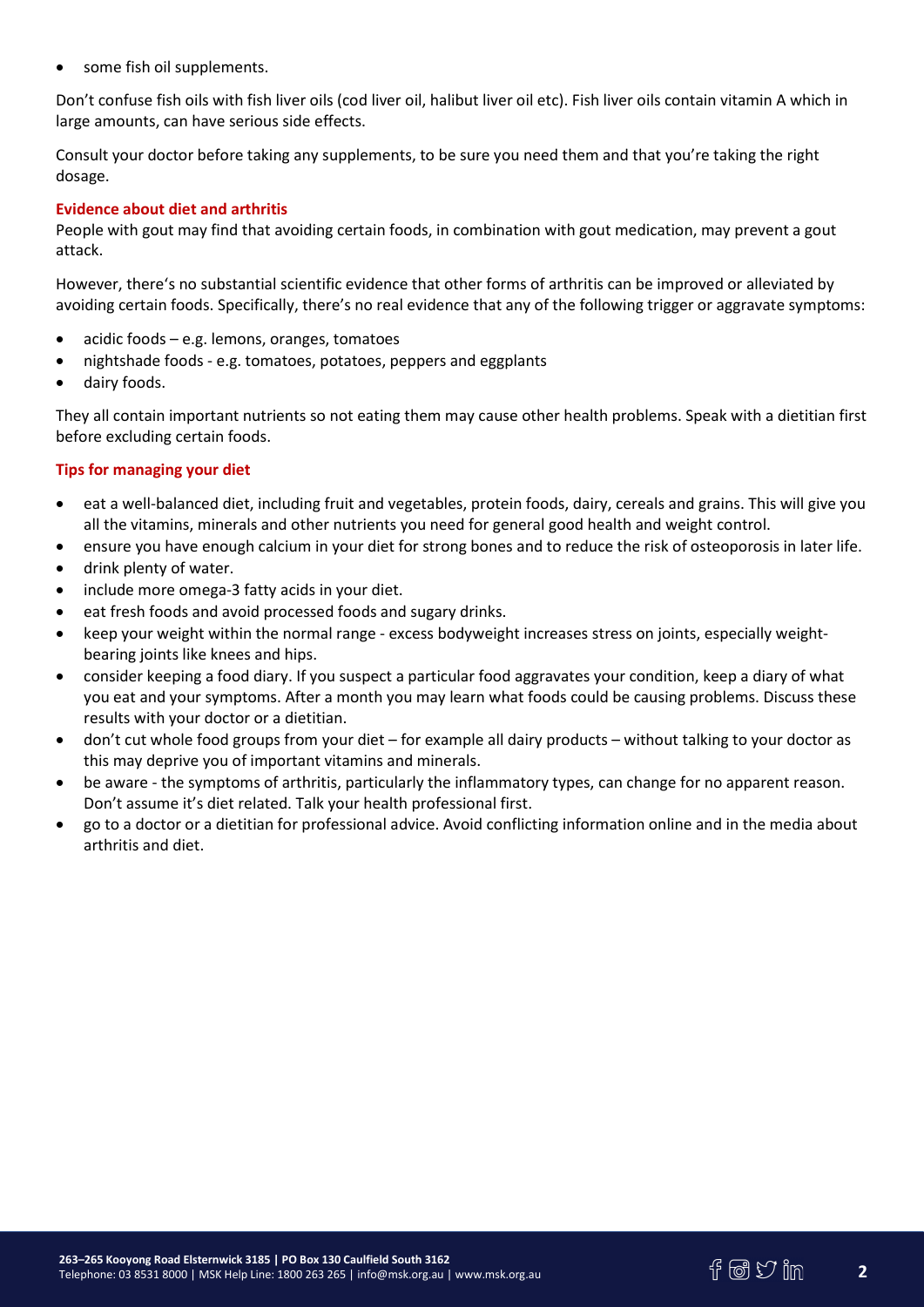## Where to get help

- Your doctor
- Dietitian
- Nutritionist
- Musculoskeletal Australia www.msk.org.au MSK Help Line: 1800 263 265

#### How we can help

Call our MSK Help Line on 1800 263 265 to speak to our nurses or email helpline@msk.org.au

We can help you find out more about:

- arthritis and musculoskeletal conditions
- how to live well with these
- managing pain
- upcoming webinars, seminars and other events.

#### More to explore

- Eat for Health Australian Dietary Guidelines www.eatforhealth.gov.au
- Dietitians Association of Australia http://daa.asn.au
- Better Health Channel www.betterhealth.vic.gov.au

If you found this information useful, help us to help others by donating today.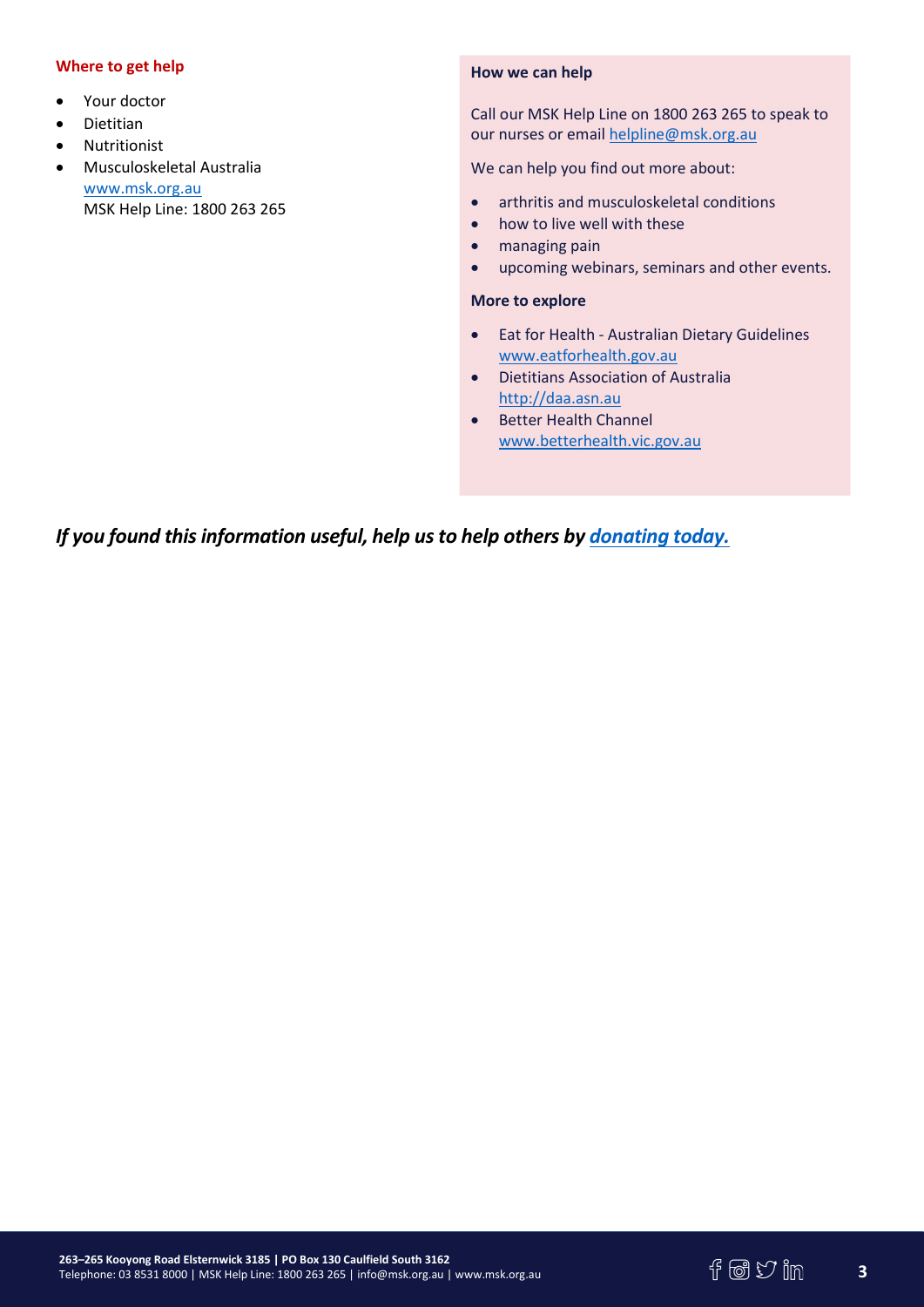

#### Use small amounts

Only sometimes and in small amounts